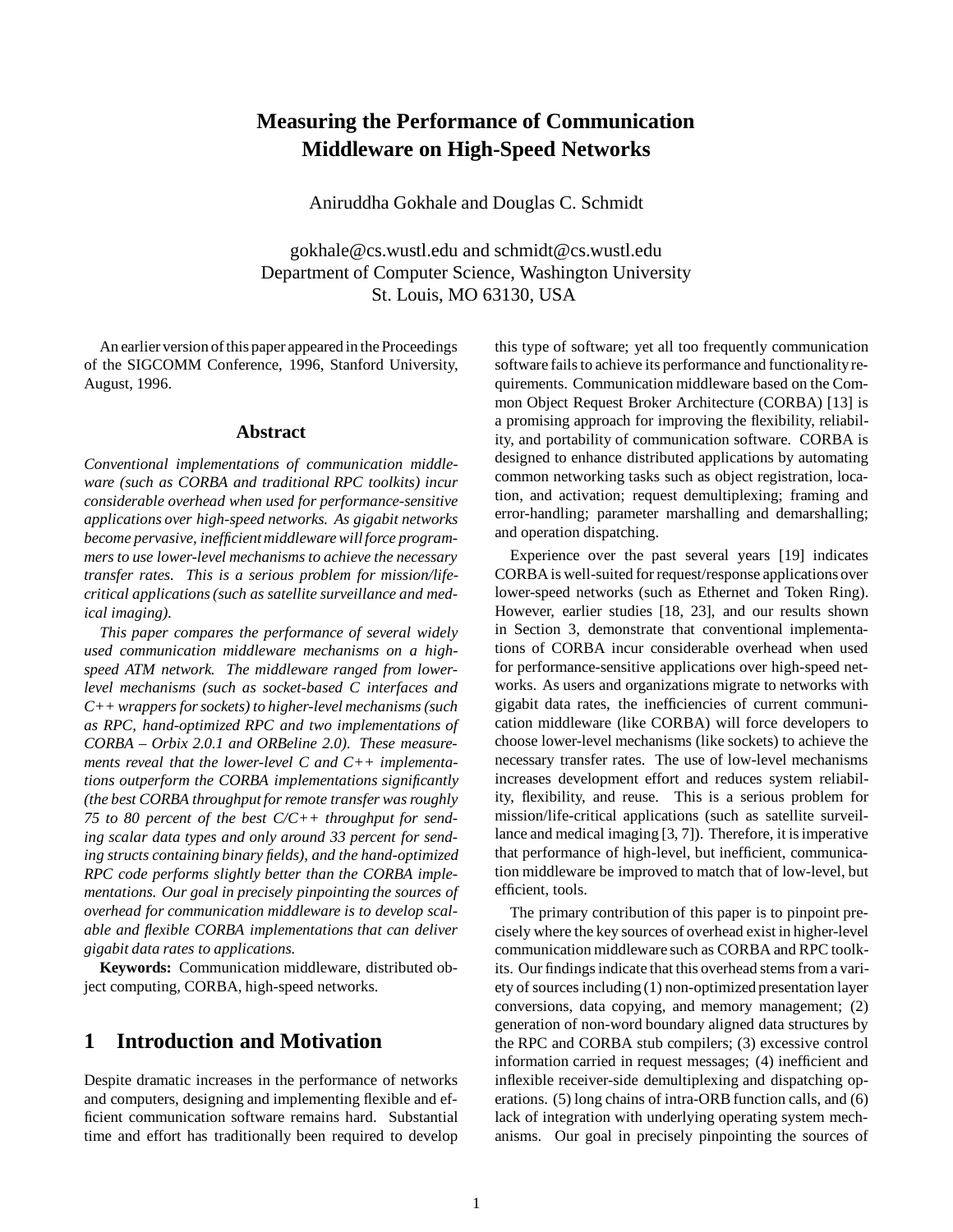

Figure 1: Components in the CORBA Distributed Object Computing Model

overhead for communication middleware is to develop scalable and flexible CORBA implementations that can deliver gigabit data rates to applications [9].

The paper is organized as follows: Section 2 outlines the CORBA communication middleware architecture; Section 3 demonstrates the key sources of overhead in conventional CORBA implementations over ATM; Section 4 describes related work; and Section 5 presents concluding remarks.

## **2 Overview of CORBA**

CORBA is an open standard for distributed object computing [13]. The CORBA standard defines a set of components that allow client applications to invoke operations (op) with arguments (args) on object implementations. Flexibility is enhanced by using CORBA since the object implementations can be configured to run locally and/or remotely without affecting their implementation or use. Figure 1 illustrates the primary components in the CORBA architecture. The responsibility of each component in CORBA is described below:

 **Object Implementation:** This defines operations that implement a CORBA IDL interface. Object implementations can be written in a variety of languages including C, C++, Java, Smalltalk, and Ada.

 **Client:** This is the program entity that invokes an operation on an object implementation. Accessing the services of a remote object should be transparent to the caller. Ideally, it should be as simple as calling a method on an object, *i.e.*,  $obj - \geq op(\arg s)$ . The remaining components in Figure 1 help to support this level of transparency.

 **Object Request Broker (ORB):** When a client invokes an operation, the ORB is responsible for finding the object implementation, transparently activating it if necessary, delivering the request to the object, and returning any response to the caller.

 **ORB Interface:** An ORB is a logical entity that may be implemented in various ways (such as one or more processes or a set of libraries). To decouple applications from implementation details, the CORBA specification defines an abstract interface for an ORB. This interface provides various helper functions such as converting object references to strings and vice versa, and creating argument lists for requests made through the dynamic invocation interface described below.

 **CORBA IDL stubs and skeletons:** CORBA IDL stubs and skeletons serve as the "glue" between the client and server applications, respectively, and the ORB. The transformation between CORBA IDL definitions and the target programming language is automated by a CORBA IDL compiler. The use of a compiler reduces the potential for inconsistencies between client stubs and server skeletons and increases opportunities for automated compiler optimizations.

 **Dynamic Invocation Interface (DII):** This interface allows a client to directly access the underlying request mechanisms provided by an ORB. Applications use the DII to dynamically issue requests to objects without requiring IDL interface-specific stubs to be linked in. Unlike IDL stubs (which only allow RPC-style requests), the DII also allows clients to make non-blocking *deferred synchronous* (separate send and receive operations) and *oneway* (send-only) calls.

 **Dynamic Skeleton Interface (DSI):** This is the server side's analogue to the client side's DII. The DSI allows an ORB to deliver requests to an object implementation that does not have compile-time knowledge of the type of the object it is implementing. The client making the request has no idea whether the implementation is using the type-specific IDL skeletons or is using the dynamic skeletons.

 **Object Adapter:** This assists the ORB with delivering requests to the object and with activating the object. More importantly, an object adapter associates object implementations with the ORB. Object adapters can be specialized to provide support for certain object implementation styles (such as OODB object adapters for persistence and library object adapters for non-remote objects).

 **Higher-level Object Services (not shown):** These services include the CORBA Object Services [12] such as the Name service, Event service, Object Lifecycle service, and the Trader service. There is currently no explicit support for real-time guarantees in the CORBA 2.0 specification, although there is a domain-specific Task Force in the OMG that is focusing on specifying real-time CORBA.

The use of CORBA as communication middleware enhances application flexibility and portability by automating many common development tasks such as object location, parameter marshalling, and object activation. CORBA is an improvement over conventional procedural RPC middleware (such as OSF DCE and ONC RPC) since it supports objectoriented language features (such as encapsulation, interface inheritance, parameterized types, and exception handling)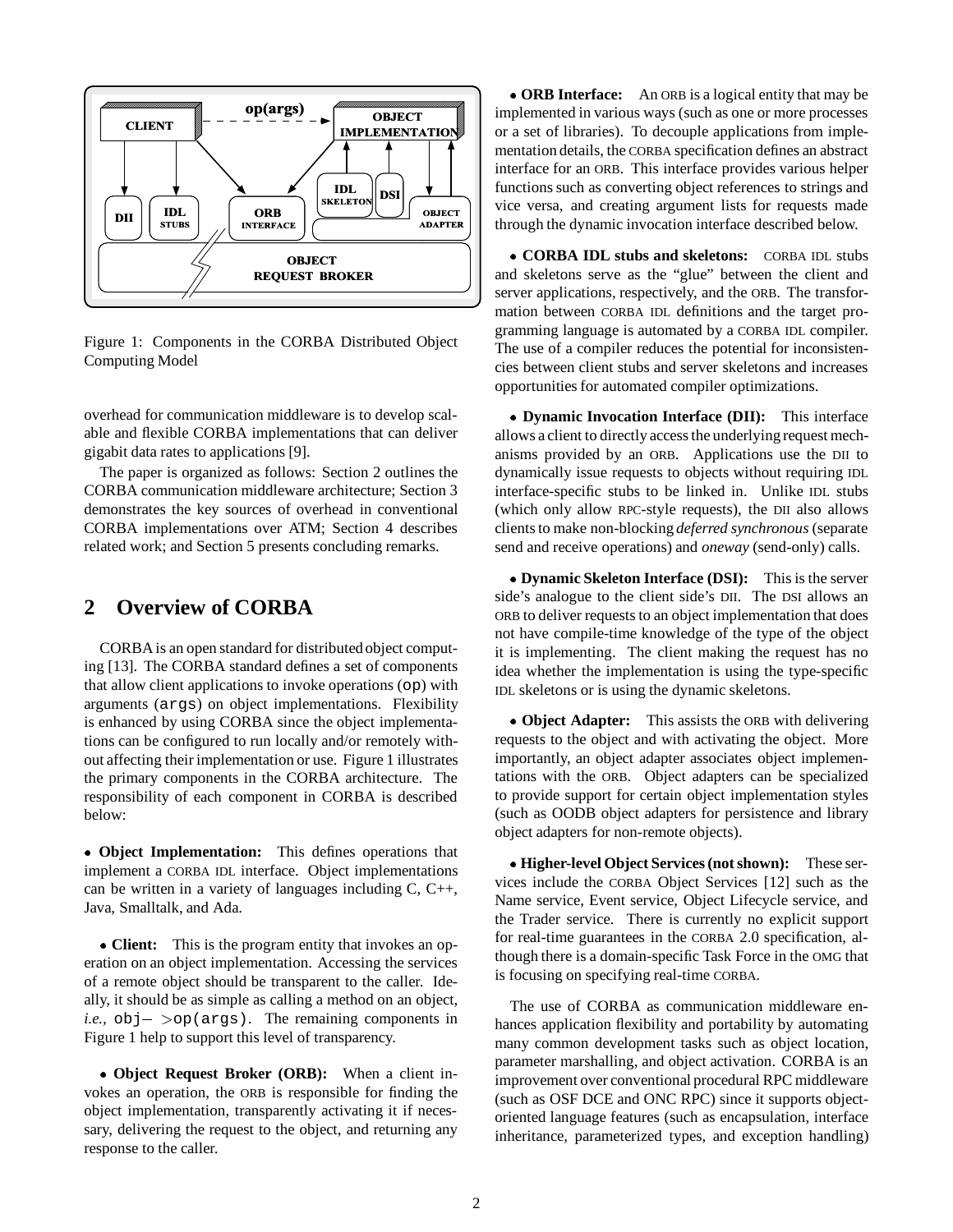and more flexible communication mechanisms (such as object references that support peer-to-peer communication and dynamic invocation capabilities). These features enable complex distributed and concurrent applications to be developed more rapidly and correctly.

As shown below, the primary drawback to using higherlevel middleware like CORBA is its poor performance over high-speed networks. In general, existing implementations of CORBA have not been optimized since performance has not been a problem on low-speed networks. It is beyond the scope of this paper to discuss limitations with CORBA features (see [2] for a synopsis).

# **3 Experimental Results of CORBA over ATM**

This section describes our CORBA/ATM testbed and presents the results of our performance experiments.

### **3.1 CORBA/ATM Testbed Environment**

#### **3.1.1 Hardware and Software Platforms**

The experiments in this section were collected using a Bay Networks LattisCell 10114 ATM switch connected to two dual-processor SPARCstation 20 Model 712s running SunOS 5.4. The LattisCell 10114 is a 16 Port, OC3 155 Mbs/port switch. Each SPARCstation 20 contains two 70 MHz Super SPARC CPUs with a 1 Megabyte cache per-CPU. The SunOS 5.4 TCP/IP protocol stack is implemented using the STREAMS communication framework [21]. Each SPARCstation has 128 Mbytes of RAM and an ENI-155s-MF ATM adaptor card, which supports 155 Megabits per-sec (Mbps) SONET multimode fiber. The Maximum Transmission Unit (MTU) on the ENI ATM adaptor is 9,180 bytes. Each ENI card has 512 Kbytes of on-board memory. A maximum of 32 Kbytes is allotted per ATM virtual circuit connection for receiving and transmitting frames (for a total of 64 K). This allows up to eight switched virtual connections per card.

To approximate the performance of communication middleware for channel speeds greater than our available ATM network, we also duplicated our experiments in a loopback mode using the I/O backplane of a dual-CPU SPARCstation 20s as a high-speed "network." The user-level memory-tomemory bandwidth of our SPARCstation 20 model 712s was measured at 1.4 Gbps, which is roughly comparable to an OC24 gigabit ATM network [16].

#### **3.1.2 Traffic Generators**

Earlier studies [23, 18] tested the performance of "flooding models" that transferred untyped bytestream data between hosts using several implementations of CORBA and other lower-level mechanisms like sockets. Untyped bytestream traffic is representative of applications like bulk file transfer and videoconferencing. Note, however, that bytestream

traffic does not adequately test the overhead of presentation layer conversions since untyped data need not be marshalled or demarshalled. Ironically, the implementations of CORBA used in our tests perform marshalling and demarshalling even for untyped octet data [23], which is further evidence that CORBA implementations have not been optimized for highspeed networks.

The experiments conducted for this paper extend our earlier studies [23] by measuring the performance of sockets, ACE C++ wrappers for sockets [22], standard- and handoptimized version of Sun's Transport Independent RPC (TI-RPC) [25], and two widely used implementations of CORBA (Orbix 2.0 and ORBeline 2.0) to transfer both bytestream and typed data between remote hosts over a high-speed ATM network. The use of typed data is representative of applications like electronic medical imaging [7, 3] and high-speed distributed databases (such as global change repositories [17]). In addition, measuring typed data transfer reveals the overhead of presentation layer conversions and data copying for the various communication middleware mechanisms we measured.

Traffic for the experiments was generated and consumed by an extended version of the widely available TTCP protocol benchmarking tool. We extended TTCP for use with C sockets, C++ socket wrappers, TI-RPC, Orbix, and ORBeline. Our TTCP tool measures end-to-end data transfer throughput in Mbps from a transmitter process to a remote receiver process across an ATM network or host loopback. The flow of user data for each version of TTCP is uni-directional, with the transmitter flooding the receiver with a user-specified number of data buffers. Various sender and receiver parameters may be selected at run-time. These parameters include the size of the socket transmit and receive queues, the number of data buffers transmitted, the size of data buffers, and the type of data in the buffers.

The following data types were used for all the tests: scalars (short, char, long, octet, double) and a C++ struct composed of all the scalars (BinStruct). The CORBA implementation transferred the data types using IDL sequences, which are dynamically-sized arrays. To compare CORBA with C and C++, we defined structs in the same manner that the CORBA IDL compiler generated sequences. Likewise, to compare CORBA with TI-RPC, we generated structs using unbounded arrays defined in the RPC language (RPCL). These definitions are shown in the Appendix.

The C and C++ versions of TTCP were written using the standard Internet family of macros that convert values between host and network byte order. These macros are implemented as "no-ops" because the sender and receiver processes both ran on SPARCs, which use big-endian network byte order. Therefore, the C/C++ versions do not actually perform any presentation layer conversions on the data. The CORBA and the RPC versions of TTCP also omit these conversions since they use the byte order macros, as well. However, the CORBA and RPC implementations do *not* omit the overhead of the no-op function calls, which has a non-trivial overhead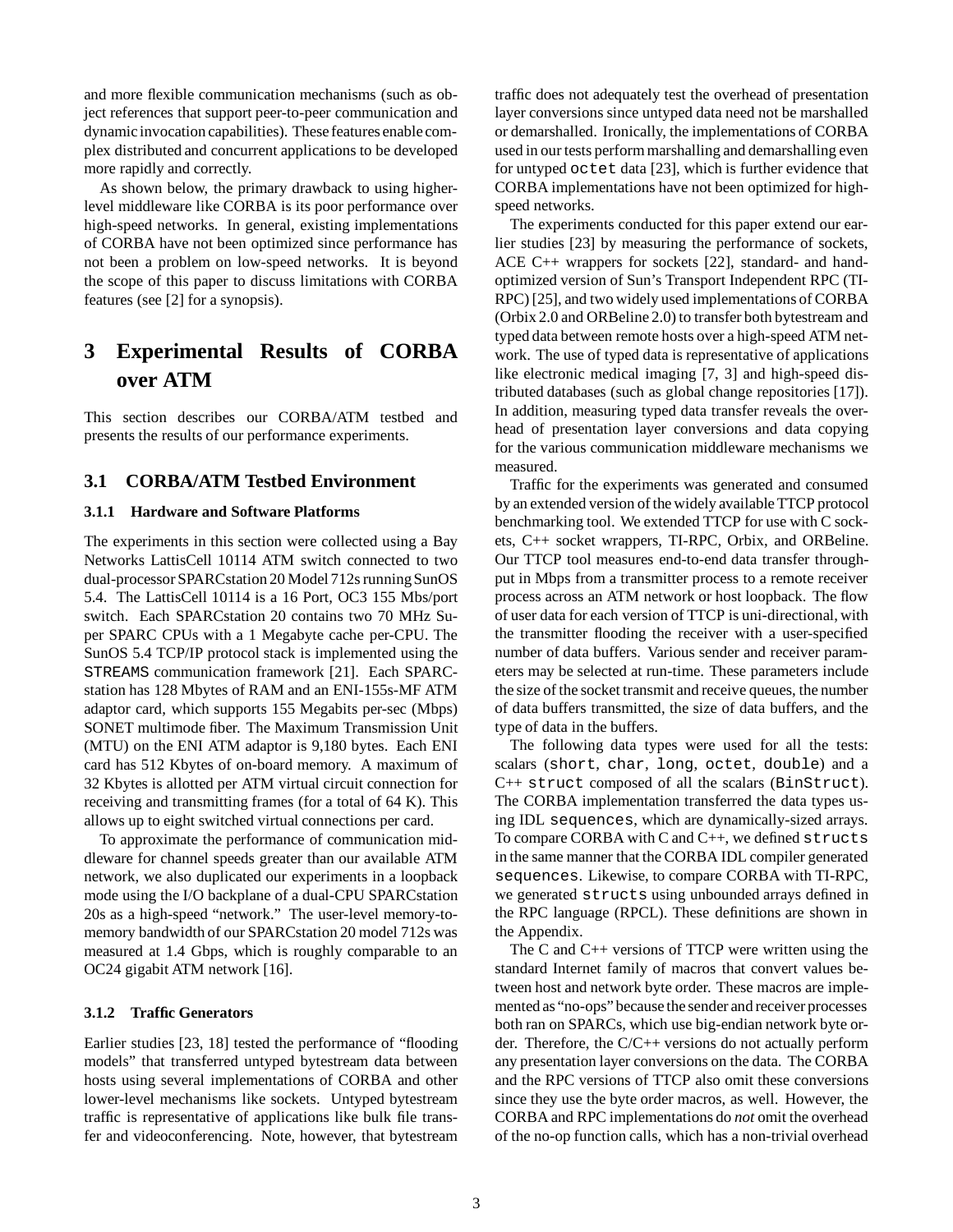(shown in Section 3.2.2).

#### **3.1.3 TTCP Parameter Settings**

Existing studies [7, 11, 6, 23, 18] of transport protocol performance over ATM demonstrate the impact of parameters such as socket queue sizes and data buffer on performance. Therefore, our TTCP benchmarks varied these two parameters for each type of data as follows:

 **Socket queue size:** The sender and receiver socket queue sizes used were 8 K and 64 K bytes (on SunOS 5.4 these are the default and maximum, respectively). These parameters influence the size of the TCP segment window, which has been shown to significantly impact CORBA-level and TCP-level performance on high-speed networks [11, 23]. Since the performance of the 8 K socket queues was consistently one-half to two-thirds slower than using the 64 K queues, we omitted the 8 K results from the figures below.

 **Data buffer size:** Sender buffers were incremented by powers of two, ranging from 1 K bytes to 128 K bytes. The experiment was carried out ten times for each buffer size to account for variations in ATM network traffic (which was insignificant since the network was otherwise unused). The average of the throughput results is reported in the figures below.

### **3.2 Performance Results**

The performance results from our experiments are reported below. The throughput measurements for each of the six versions of TTCP are presented first. Detailed profiling measurements of presentation layer, data copying, demultiplexing, and memory management overhead are presented in Sections 3.2.2 and 3.2.3. The profile data was obtained using the Quantify performance measurement tool. Quantify analyzes performance bottlenecks and identifies sections of code that dominate execution time. An important feature of Quantify is its ability to report results without including its own overhead, unlike traditional sampling-based profilers like the UNIX gprof tool.

#### **3.2.1 Throughput Measurements**

**Remote Transfer Results:** Figures 2, 3, 6, 7, 8 and 9 depict the throughput obtained for sending 64 MB data of various data types for each TTCP implementation over ATM. These figures present the observed user-level throughput at the sender for buffer sizes of  $1 K$ ,  $2 K$ ,  $4 K$ ,  $8 K$ ,  $16 K$ ,  $32 K$ , 64 K and 128 K bytes using 64 KB sender and receiver socket queues (the maximum possible on SunOS  $5.4$ ).<sup>1</sup> This section analyzes the overall trends of the throughput for each communication middleware mechanism. Sections 3.2.2 and 3.2.3 use profiling output from Quantify to explain why perforance differences occur.<br><sup>1</sup>Our tests revealed that the receiver-side throughput was approximately

the same as the sender-side. Therefore, we only show sender-side throughput results.



Figure 2: Performance of the C Version of TTCP



Figure 3: Performance of the C++ Wrappers Version of TTCP



Figure 4: Performance of the Modified C Version of TTCP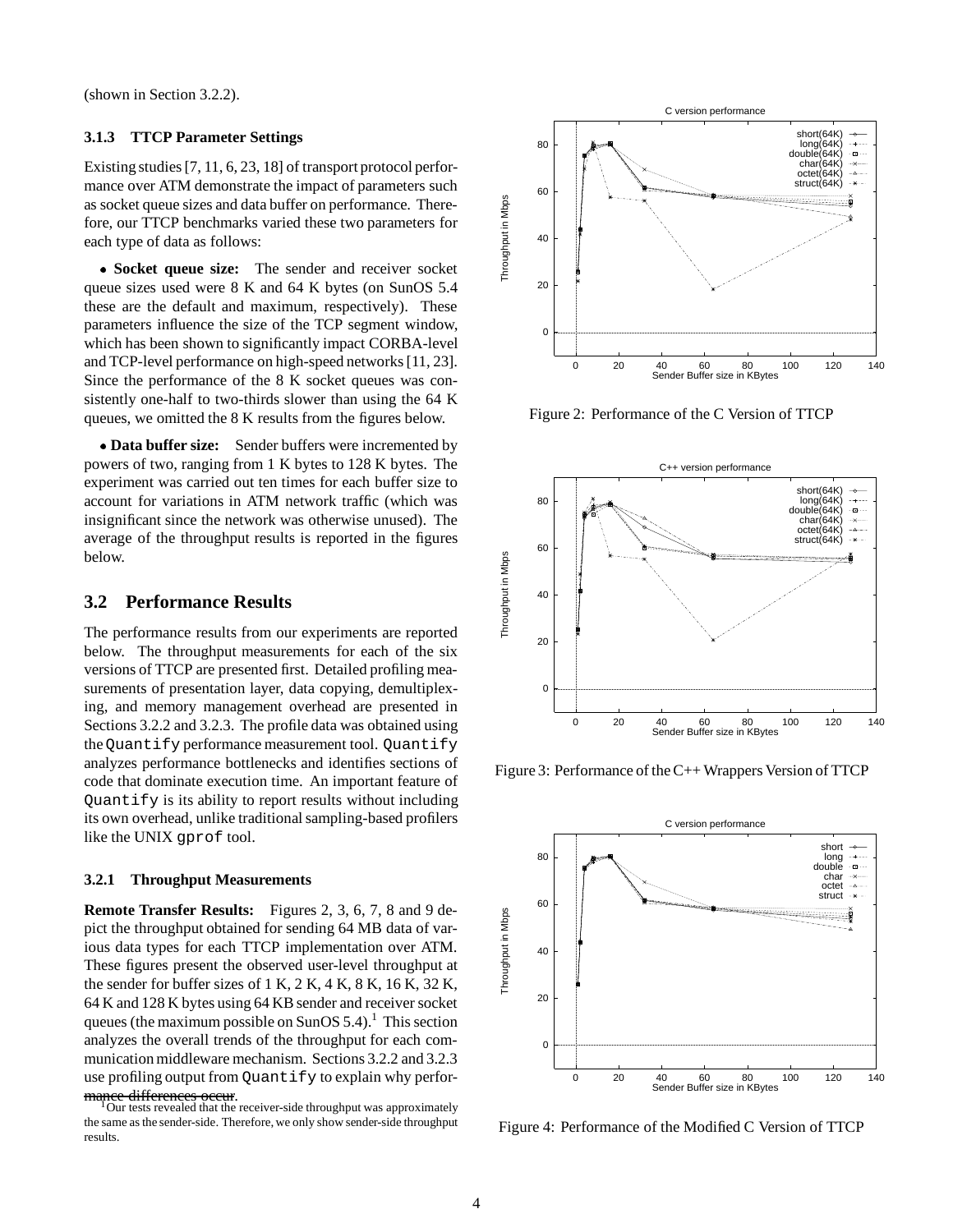

Figure 5: Performance of the Modified C++ Version of TTCP

 **C and C++ versions of TTCP:** Figures 2 and 3 indicate that the C and C++ versions both achieved a maximum of 80 Mbps throughput for sender buffer sizes of 8 K and 16 K bytes. The similarity between the results indicates that the performance penalty for using the higher-level C++ wrappers is insignificant, compared with using C socket library function calls directly.

As shown in the figures, the throughput increases steadily from 1 K to 8 K buffer sizes. The reason for this is that as the sender buffer size increases, the sender requires fewer writes to transmit 64 MB of data. The throughput peaks between the 8 K and 16 K buffer sizes and then gradually decreases – leveling off at around 60 Mbps. This drop off between 8 K and 16 K arises from the 9,180 MTU of the ATM network. When sender buffer sizes exceed this amount, fragmentation at the IP and ATM driver layers degrades performance. As sender buffer sizes increase, fragmentation becomes a dominant factor, yielding the performance curves shown in Figures 2 and 3.

Close scrutiny of Figures 2 and 3 illustrate unusual behavior for BinStructs when the sender buffers are 16 K and 64 K. In these cases throughput drops sharply. Analysis of Quantify's profile information for 64 K sender buffers revealed that the writev system call is called 1,025 times, accounting for 28,031 msec of the total execution time. In contrast, in the best case (sending longs) the 1,025 calls to writev accounted for only 9,087 msec of the total execution time.

This aberrant behavior occurs since 64 K is not an integral multiple of the size of the C and C++ BinStruct data type (which is 24 bytes). Therefore, the sender buffers were slightly less than 64 K when written with the writev function. This minor difference apparently triggered interactions between the SunOS 5.4 internal STREAMS buffering strategy and the TCP sliding window protocol, which yielded extremely low throughput. To work around this problem, we defined a C/C++ union that ensures the size of the trans-



Figure 6: Performance of the Standard RPC Version of TTCP



Figure 7: Performance of the Optimized RPC Version of **TTCP** 

mitted data is rounded up to the next power of 2 (in this case 32 bytes). This enabled TTCP to send 64 K bytes in a single writev call and obtain throughput comparable to the other data types. These new results are shown in figure 4 and 5.

 **RPC version of TTCP:** Figures 6 and 7 show the performance of the original and hand-optimized RPC versions of TTCP. The original stubs generated automatically by RPC-GEN attained extremely low throughout(peaking at 29 Mbps for doubles, which is only 35% of the throughput attained by the C and  $C_{++}$  versions). Quantify analysis reveals that this poor performance was due to excessive data copying and presentation layer conversions performed by XDR (explained in Section 3.2.2).

To make the implementation comparable to the  $C/C++$ TTCP implementations, we hand-optimized the RPC generated code for TTCP. For all the data types, the xdr\_bytes function generated by RPCGEN was used to send/receive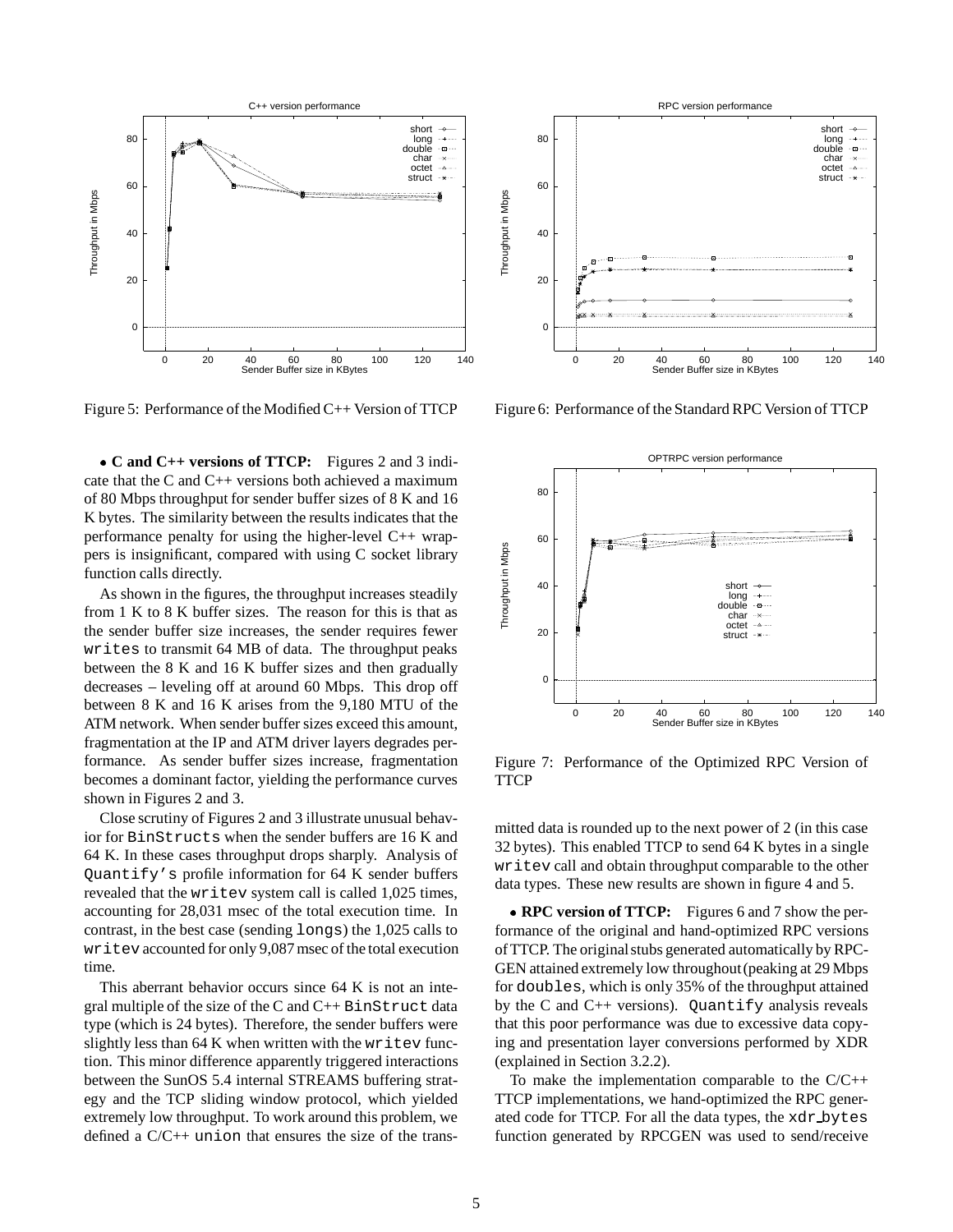

Figure 8: Performance of the Orbix Version of TTCP



Figure 9: Performance of the ORBeline Version of TTCP

data. This avoided the overhead of converting between the native and XDR formats. This optimization was valid because the data was transferred between big-endian SPARCstations with the same alignment and word length.

The hand-optimized code improved the performance significantly. Figure 7 illustrates the results are 79% of the C and C++ performance. These results indicate that for sender buffer sizes from 8 K to 128 K, the measured throughput was roughly 59-63 Mbps. The throughput steadily increases until the sender buffer size reaches 8 K. Beyond this point there was only a marginal improvement in the throughput.

The shape of the optimized RPC performance curves result from the 9,000 bytes data buffer sizes sent by the generated RPC stubs. Analysis from Quantify and the SunOS5.4 system-call tracing command (truss) reveals that the RPC sender-side stubs use 9,000 byte internal buffers to make the writes. As a result, the performance attained for sender buffer sizes from 8 K to 128 K show only a marginal improvement, which is attributed to the use of 64 K socket queue sizes at the sender and receiver.

 **CORBA versions of TTCP:** Figures 8 and 9 illustrate the throughput obtained for both CORBA implementations. These figures indicate that the throughput steadily increases until the sender buffers reach 32 K, at which point it peaks at 65 Mbps for Orbix and 60 Mbps for ORBeline for sending scalars. Beyond this point, performance gradually decreases. This behavior differs from the C and  $C_{++}$  versions, which peak at 8 K and 16 K. ORBeline performance falls off much more quickly than Orbix performance. This effect is noticeable for sender buffer size of 128 K in Figure 9.

Analysis using truss for 128 K sender buffer size revealed that both the Orbix and the ORBeline versions try to write the entire 128 K bytes plus some control information (56 bytes for Orbix and 64 bytes for ORBeline). The Orbix version uses the write system call, whereas the ORBeline version uses the writev system call.

Analysis using Quantify indicated that to send 64 MB user data using 128 K user buffer size, the Orbix version attempted a total of 538 writes, which required 9,638 msec. In contrast, the ORBeline version made a total of 512 writevs, which required 20,319 msec to complete. This explains the lower throughput for the ORBeline client. The receiver performance in both cases is comparable. The truss output for the Orbix and the ORBeline receiver shows that the time spent by ORBeline in reads is marginally smaller than that of the Orbix version, but this is offset by the 4,252 poll system calls made by ORBeline compared to only 539 made by the Orbix receiver.

For the 32 K data buffers, the performance of Orbix and ORBeline is comparable with the 65-70 Mbps attained by the C/C++ versions. Likewise, the optimized RPC version achieved roughly the same throughput as the CORBA implementations. However, both CORBA implementations achieved approximately half the throughput for structs. As shown in Section 3.2.2, this performance reduction occurs from the high amount of presentation layer conversions and data copying in Orbix and ORBeline. In addition, truss revealed that both the CORBA implementations write buffers containingonly 8 K when sending structs. In contrast, for 32 K data buffers, they sent scalars in buffers containing all 32 K data plus additional control information, as described above. This behavior adds to the overhead imposed by data copying and presentation layer conversions and greatly reduces throughput.

**Loopback Results:** Figures 10, 11, 12, 13, 14 and 15 depict the throughput obtained by replicating the TTCP tests described above through the SPARCstation loopback device. Measuring loopback behavior approximates the performance of communication middleware for channel speeds greater than our 155 Mbps ATM network.

 **C/C++ Results:** The results indicate that for C/C++ versions of TTCP, the throughput starts leveling off around 8 K sender buffer size at roughly 190-197 Mbps. Due to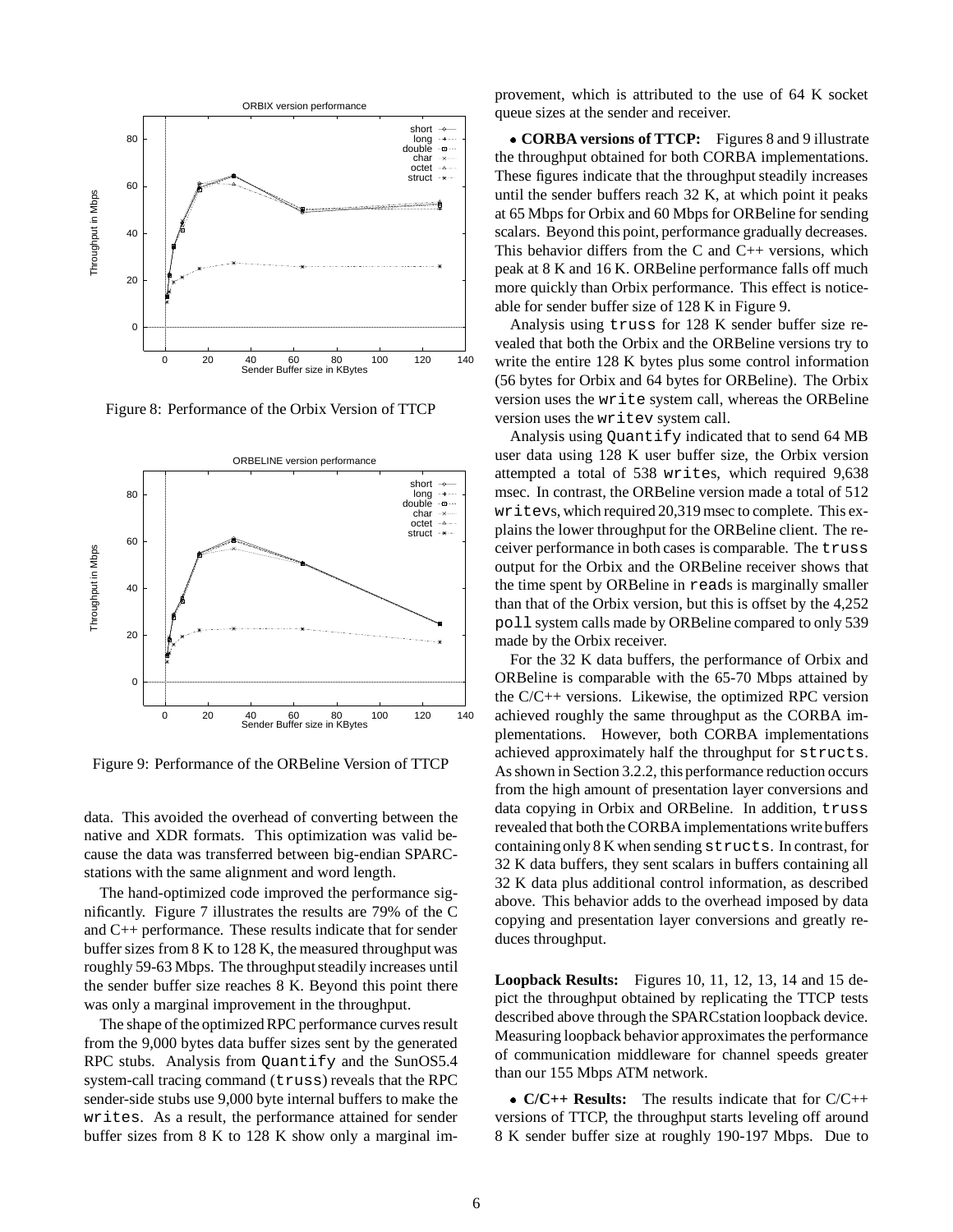

Figure 10: Performance of the C Loopback Version of TTCP



Figure 11: Performance of the C++ Wrappers Loopback Version of TTCP



Figure 12: Performance of the Standard RPC Loopback Version of TTCP



Figure 13: Performance of the Optimized RPC Loopback Version of TTCP



Figure 14: Performance of the Orbix Loopback Version of **TTCP** 

the implementation of the loopback device in SunOS 5.4, throughputwas not affected as significantly by fragmentation overhead compared with the ATM results shown in Figures 2 and 3.

 **RPC Results:** The original RPC version did not show any significant change over the remote transfer results. The optimized RPC version of TTCP exhibited behavior similar to C/C++ over the loopback, leveling off at around 110-115 Mbps. This behavior is attributed to the smaller internal buffer size<sup>2</sup> RPC uses to write data on the sender-side and read on the receiver-side. This smaller size increases the number of times these functions are invoked.

 $2As$  explained earlier, the RPC version used an internal buffer of roughly 9,000 bytes for writing and reading. In contrast, the C/C++ versions used a 64 KB read buffer and sends are done according to the size of buffers passed by the client.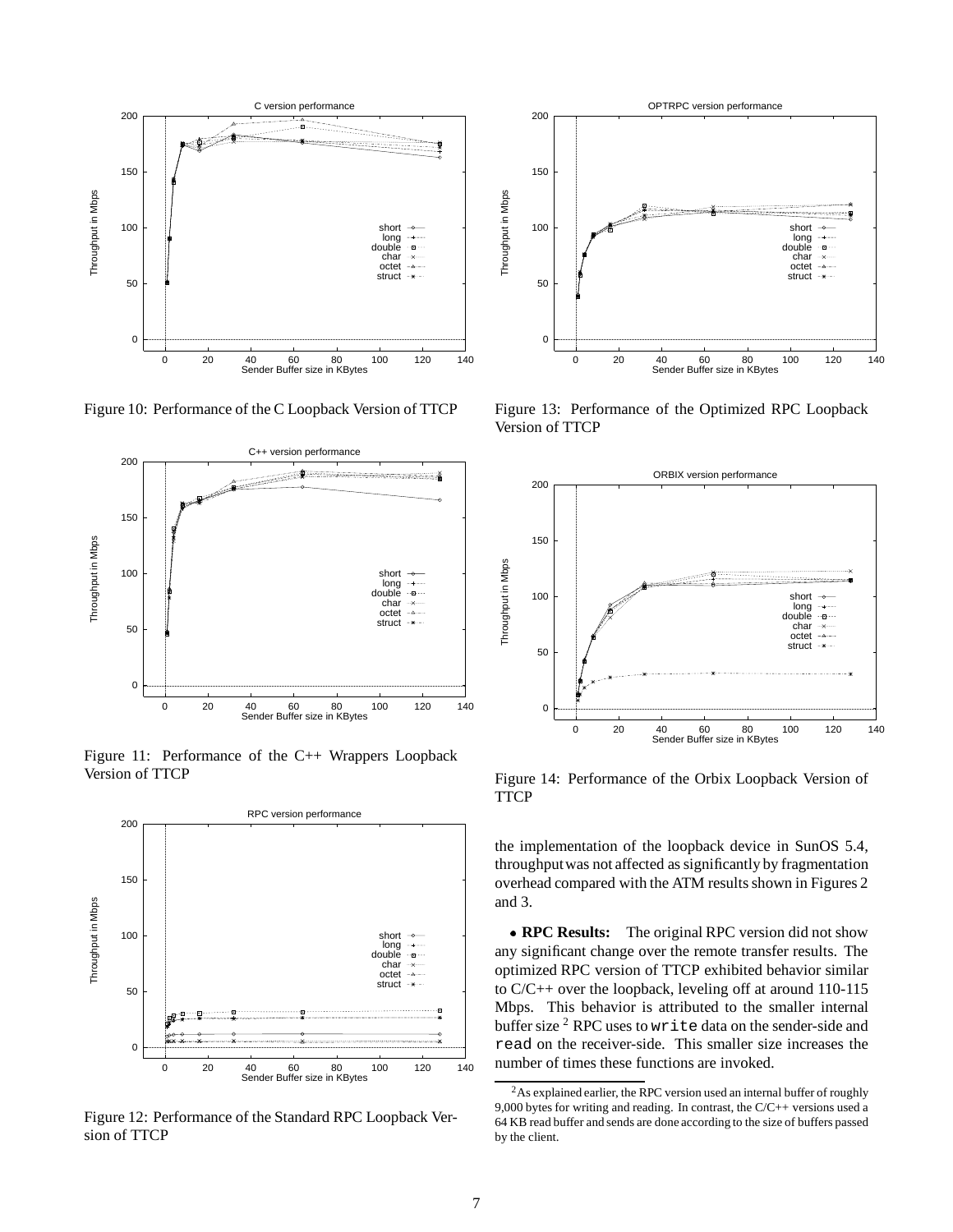

Figure 15: Performance of the ORBeline Loopback Version of TTCP

 **CORBA Results:** The Orbix version of TTCP behaves like the optimized RPC for all scalar data types. The ORBeline version shows a gradual increase in throughput, which peaks at around 197 Mbps for a sender buffer size of 128 K which is close to the  $C/C++$  version performance for the loopback case. Analysis using Quantify for 128 K sender buffers reveals that both Orbix and ORBeline senders and receivers spend approximately equal amount of time inwrites and reads. However, the Orbix version spends around 896 msec in memcpy on both the sender and receiver side compared to only 1.51 msec for ORBeline sender and 15.51 msec for ORBeline receiver.

This explains why the ORBeline throughput for loopback is higher than the Orbix throughput with increasing buffer size. However, both the Orbix and ORBeline still perform poorly for structsbecause they spend a significant amount of time performing presentation layer conversions and data copying. Although ORBeline provides an option of using shared memory, we did not use this option since our goal was to measure throughput over the "network" and not the memory speed.

In general, the highest throughput for Orbix is approximately 75-80% that of the C/C++ versions for remote transfers and around 68% for the loopback test. The difference in the throughputs is most apparent for structs. In this case, the throughput for both the Orbix and ORBeline versions is roughly 33% of the C/C++ version for remote transfers and 16% for the loopback tests.

These findings illustrate that as channel speeds increase, the performance of the CORBA implementations become worse relative to that achieved by low-level communication middleware since the overhead of presentation layer conversions and data copying become increasingly dominant. Thus, it is imperative to eliminate this overhead so that CORBA can be used effectively to build flexible and reliable middleware capable of delivering very high data rates to applications.

| <b>TTCP</b>     | <b>Remote Transfer</b> |                |    |               | Loopback |                |     |               |  |
|-----------------|------------------------|----------------|----|---------------|----------|----------------|-----|---------------|--|
| version         |                        | <b>Scalars</b> |    | <b>Struct</b> |          | <b>Scalars</b> |     | <b>Struct</b> |  |
|                 | Hi                     | Lo             | Hi | Lo            | Hi       | Lo             | Hi  | Lo            |  |
| $C/C++$         | 80                     | 25             | 80 | 25            | 197      | 47             | 190 | 47            |  |
| Orbix           | 65                     | 15             | 27 | 11            | 123      | 14             | 32  | 10            |  |
| <b>ORBeline</b> | 61                     | 12             | 23 |               | 197      | 11             | 27  |               |  |
| <b>RPC</b>      | 30                     |                | 25 | 14            | 33       | 5              | 27  | 18            |  |
| optRPC          | 63                     | 20             | 63 | 20            | 12.1     | 38             | 116 | 38            |  |

Table 1: Summary of Observed Throughput for Remote and Loopback Tests in Mbps

| <b>TTCP</b>    | Data        | <b>Analysis</b>               |         |                |
|----------------|-------------|-------------------------------|---------|----------------|
| <b>Version</b> | <b>Type</b> | <b>Method Name</b>            | msec    | $\frac{0}{0}$  |
| $C/C++$        | struct      | writev                        | 9.415   | 98             |
| <b>RPC</b>     | char        | write                         | 283.350 | 89             |
|                |             | xdr_char                      | 17,000  | 5              |
|                | short       | write                         | 134,855 | 90             |
|                | long        | write                         | 71,600  | 92             |
|                | double      | write                         | 37.877  | 87             |
|                |             | xdr_double                    | 2,348   | 5              |
|                | struct      | write                         | 80,517  | 92             |
| optRPC         | struct      | write                         | 4.262   | 80             |
|                |             | memcpy                        | 896     | 17             |
| Orbix          | char        | write                         | 9.638   | 89             |
|                |             | memcpy                        | 895     | 8              |
|                | struct      | write                         | 26,366  | 68             |
|                |             | NullCoder::codeLongArray      | 1.162   | 3              |
|                |             | BinStruct::encodeOp           | 952     | 2              |
|                |             | CHECK                         | 932     | 2              |
|                |             | Request::encodeLongArray      | 812     | 2              |
|                |             | Request::insertOctet          | 782     | 2              |
|                |             | Request::op<<(double&)        | 838     | 2              |
|                |             | Request::op<<(short&)         | 782     | $\overline{2}$ |
|                |             | Request:: op<< (long&)        | 782     | 2              |
|                |             | Request::op<<(char&)          | 782     | 2              |
| ORBeline       | char        | writev                        | 20.319  | 99             |
|                | struct      | writev                        | 82,794  | 84             |
|                |             | op<< (NCostream&, BinStruct&) | 3,831   | 4              |
|                |             | memcpy                        | 3.594   | 4              |
|                |             | PMCIIOPStream::put            | 951     | 1              |
|                |             | PMCIIOPStream::op<<(double)   | 978     | ī              |
|                |             | PMCIIOPStream::op<<(long)     | 950     | 1              |

Table 2: Sender-side Overhead

The results for the remote and loopback tests for all versions of TTCP are summarized in Table1. This table depicts the highest and the lowest throughput attained by each version of TTCP for all the scalars and structs. In addition, we combine results for the C and C++ versions of TTCP since their performance is similar. All entries are in Mbps rounded up to the nearest integer.

#### **3.2.2 Presentation Layer and Data Copying Overhead**

Section 3.2.2 presented the "blackbox" performance results. This section presents the "whitebox" performance results. Table 2 and 3 depict the time spent by the senders and receivers of various versions of TTCP when transferring 64 Mbytes of sequences using 128 K sender and receiver buffers and 64 K socket queues. For each version, an analysis for a specific data type is presented if it resulted in throughput that differs from that of the rest of the data types. Otherwise, an analysis for a representative data type is presented (*e.g.,* BinStruct).

For Orbix and ORBeline, structs resulted in through-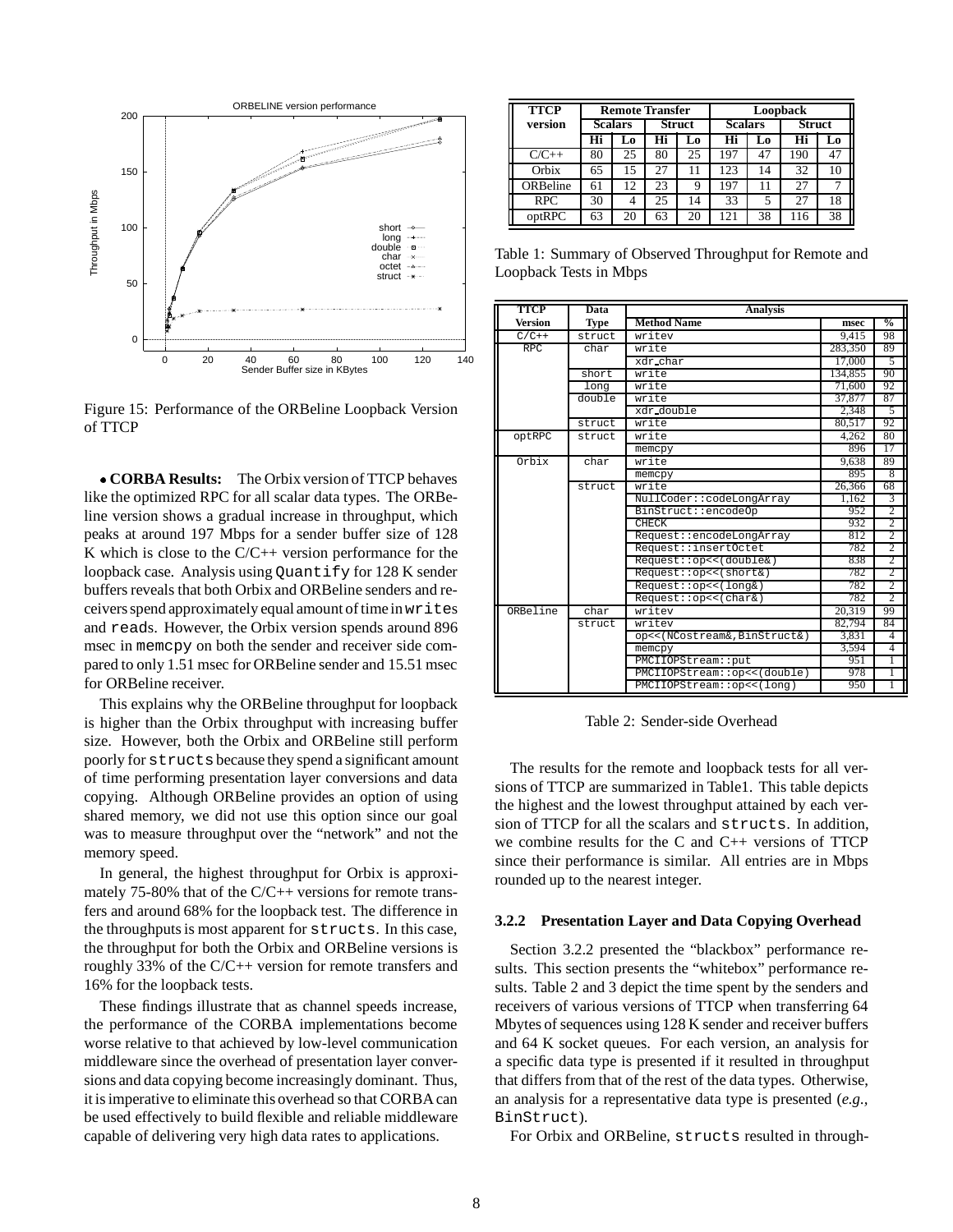put that differed significantly from the throughput for the rest of the data types. Therefore, we present analysis for struct and char, which are representative data types. In the tables, the **%** column shows the percentage of the total execution time attributed to the corresponding function under the **Method Name** column. The time spent in milliseconds by this method is indicated in the **msec** column. This finegrained profiling information reveals precisely why the C and C++ implementations outperform the RPC and CORBA implementations.

**Sender-side Overhead:** The overhead for the sender-side presentation layer and data copying is presented below for each version of the TTCP benchmarks.

 **C/C++ Overhead:** The C and C++ versions of TTCP spent over 98% of their run-time making writev system calls. In this case, there is no presentation layer conversion overhead. As explained earlier, the standard Internet family of macros that convert values between host and network byte order are implemented as "no-ops."

 **RPC Overhead:** The RPC version of TTCP spends different amounts of time writing various data types. For instance, to write chars, the RPC version takes 283,330 msec compared to 71,600 msec for writing longs. The reason for this behavior is due to the RPC XDR mapping, which converts a single byte char into a four byte data representation before it is sent over the network. The hand-optimized version of RPC considers all data types as opaque, which avoids the XDR mapping for each data type. The handoptimized RPC version of TTCP is also largely write bound, though it spends about 17% of its time performing data copies with memcpy. The significant amount of memcpys is due to the XDR routine xdrrec putbytes being called many times on the sender-side. The user buffer is copied into an internal buffer, which is then sent over the network.

 **CORBA Overhead:** The sender-side of the Orbix version of TTCP that transmitted BinStructs spent a significant amount of time marshalling the BinStruct fields. For 64 MB of data and a sender buffer of 128 KB, the client invokes the sendBinStruct method 512 times. This method invokes the IDL compiler generated IDL SEQUENCE BinStruct ::encodeOp method. Since a BinStruct is 32 bytes, each sender buffer of size 128 KB can accommodate 4,096 structs. For each struct, the Orbix version marshalled each field using CORBA::Request methods like ::encodeLongArray and ::operator<< (const long&). Each of these marshalling routines was invoked for the 4,096 structs in a single buffer for 512 iterations, yielding a total of 2,097,152 invocations! Moreover, each of these calls are C++ virtual function, which incur still more levels of indirection.

Analysis using Quantify revealed that for BinStructs, the Orbix sender spent around 68% of

| <b>TTCP</b> | Data        | <b>Analysis</b>              |        |               |
|-------------|-------------|------------------------------|--------|---------------|
| Version     | <b>Type</b> | <b>Method Name</b>           | msec   | $\frac{0}{0}$ |
| $C/C++$     | struct      | read                         | 7.199  | 75            |
|             |             | ready                        | 2,374  | 24            |
| <b>RPC</b>  | char        | xdr_char                     | 30,422 | 44            |
|             |             | xdrrec getlong               | 16,998 | 24            |
|             |             | xdr_array                    | 14,317 | 20            |
|             |             | getmsg                       | 5.977  | 8             |
|             | short       | xdr_short                    | 11,184 | 36            |
|             |             | xdrrec_getlong               | 8.499  | 27            |
|             |             | xdr_array                    | 7.158  | 23            |
|             |             | getmsg                       | 2.969  | -9            |
|             | long        | xdr_long                     | 4,697  | 31            |
|             |             | xdrrec_getlong               | 4,250  | 28            |
|             |             | xdr_array                    | 3.579  | 23            |
|             |             | getmsg                       | 1,639  | 10            |
|             | double      | xdr_double                   | 3.467  | 29            |
|             |             | xdrrec_getlong               | 4,250  | 35            |
|             |             | xdr_array                    | 1,790  | 15            |
|             |             | qetmsq                       | 1.562  | 13            |
|             | struct      | xdrrec_getlong               | 4,250  | 26            |
|             |             | xdr_BinStruct                | 2.684  | 16            |
|             |             | getmsg                       | 1,518  | 9             |
|             |             | xdr_char                     | 1,267  | 7             |
|             |             | xdr_uchar                    | 1,267  | 7             |
|             |             | xdr double                   | 1,155  | 7             |
| optRPC      | struct      | getmsg                       | 2.229  | 67            |
|             |             | memcpy                       | 897    | 27            |
| Orbix       | char        | read                         | 7.915  | 85            |
|             |             | memcpy                       | 896    | 9             |
|             | struct      | read                         | 4,280  | 26            |
|             |             | NullCoder::codeLongArray     | 1,314  | 8             |
|             |             | <b>CHECK</b>                 | 923    | 5             |
|             |             | BinStruct::decodeOp          | 923    | 5             |
|             |             | Request::extractOctet        | 699    | 4             |
|             |             | Request::op>>(double&)       | 699    | 4             |
|             |             | Request:: op>>(short&)       | 699    | 4             |
|             |             | Request::op>>(long&)         | 699    | 4             |
|             |             | Request::op>>(char&)         | 699    | 4             |
|             |             | memcpy                       | 672    | 4             |
| ORBeline    | char        | read                         | 3,041  | 85            |
|             | struct      | memcpy                       | 3,581  | 19            |
|             |             | read                         | 3,533  | 18            |
|             |             | op>>(NCistream&, BinStruct&) | 3,495  | 18            |
|             |             | PMCIIOPStream: : get         | 1,121  | 5             |
|             |             | PMCIIOPStream::op>>(double)  | 1,118  | 5             |
|             |             | PMCIIOPStream::op>>(long)    | 1,118  | 5             |

Table 3: Receiver-side Overhead

its time (26,366 msec) in writes, 1.71% (671 msec) doing memcpys and over 18% time marshalling the structure. Likewise, the ORBeline sender spent around 84% of the time (82,724 msec) in writevs, with approximately 4% in memcpy and 10% marshalling the structure.

**Receiver-side Overhead:** Our benchmarks found the receiver-side tests performed similar to the sender-side tests.

• C/C++ Overhead: The C and C++ versions spent the bulk of their time in read and readv. The C and C++ versions on the receiver side used readv to read the length, type and buffer fields of the structures, thereby avoiding an intermediate copy. If the buffer is not completely received by readv, subsequent reads fill in the rest of the buffer.

 **RPC Overhead:** The receiver side analysis for the RPC version of TTCP shows that the RPC code spent a significant amount of time demarshalling various data types from the XDR network representation to the native host format. For instance, to demarshall the chars using xdr char takes 30,422 msec. In contrast, to demarshall longs takes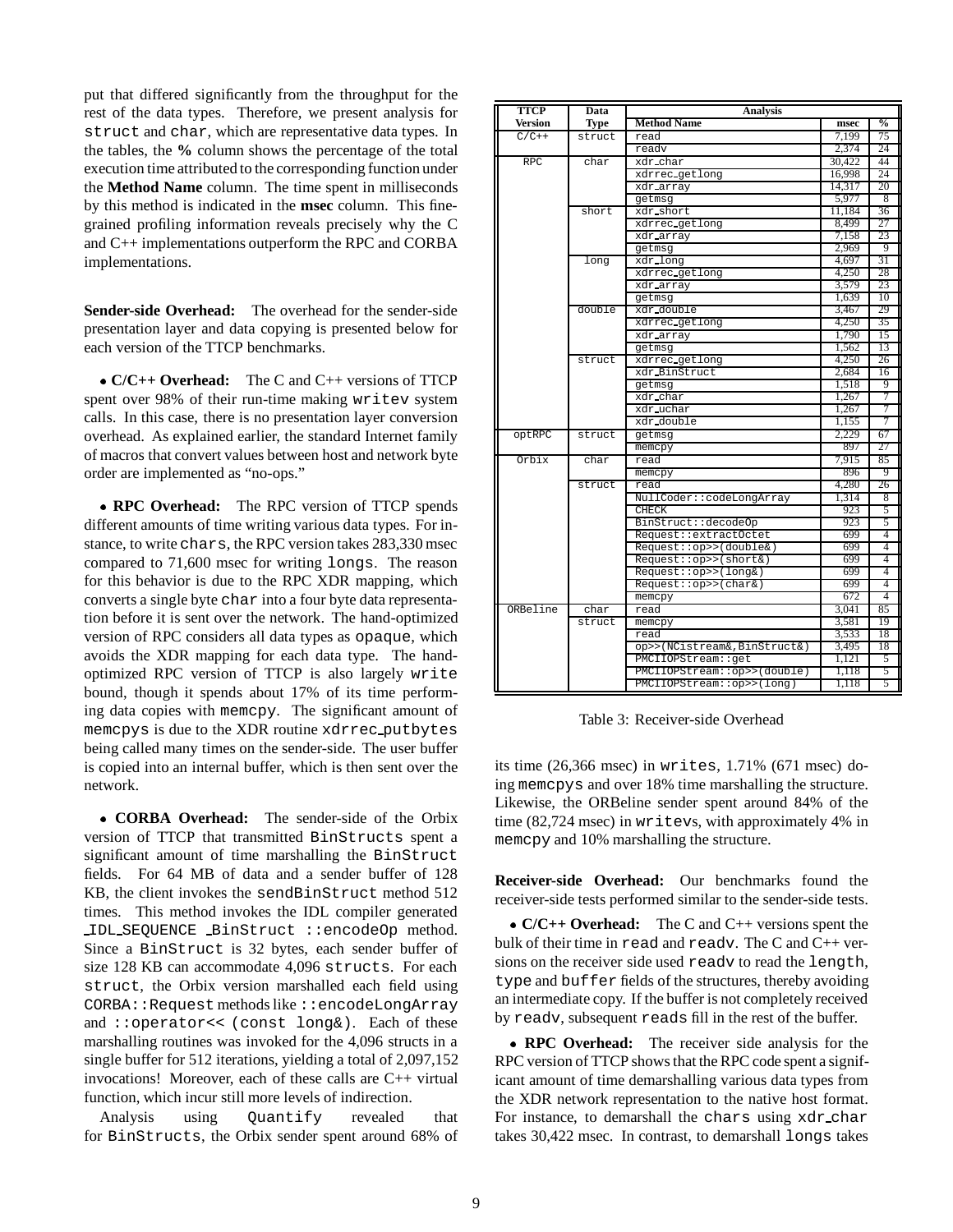only 4,697 msec. As explained earlier, the hand-optimized RPC version eliminates this marshalling overhead by treating the data types as opaque.

The hand-optimized RPC version spent a significant amount of time doing getmsg, which stems from the use of the System V STREAMS in Sun's TI-RPC. Similar to the sender-side results in Table 2, the receiver-side RPC implementation spends about one-third of its time performing data copying. The time spent in memcpy is due to a large number of calls to an internal function called get input bytes, which in turn is invoked byxdrrec getbytes. The buffer received through calls to  $t$  rcv is copied into another buffer, which is subsequently passed to the user application. The contribution of these functions to the total execution time is insignificant, so their results are omitted from the table.

 **CORBA Overhead:** The results for Orbix indicate that a considerable amount of time was spent demarshalling each field of the structs that were received. This task was performed by a number of overloaded operator>> methods of the CORBA::Request class e.g., CORBA::Request::operator>>(double &) to demarshall double types. The Quantify analysis of ORBeline's server-side to receive structs reveals that around 19% of the time was spent in memcpy, 18% in reads, and a large percent of its time in demarshalling the BinStructs.

The analysis of the performance of the CORBA versions suggests that presentation layer conversions and data copying are the primary areas that must be optimized to achieve higher throughputs.

#### **3.2.3 Demultiplexing Overhead**

**CORBA Demultiplexing Overview:** A CORBA request message contains the identity of its remote object implementation and its intended remote operation. The remote object implementation is identified by a *marker name* in the object reference and the operation is typically represented as a string or binary value. An ORB's Object Adapter is responsible for demultiplexing the request message to the appropriate method of the object implementation.

The type of demultiplexing scheme used by an ORB can impact performance significantly. Most ORBs (including ORBeline and Orbix) perform CORBA request demultiplexing in the following two steps:

- 1. *Object Adapter to IDL Skeleton* The ORB uses the object reference in the request to locate the appropriate object implementation and associated IDL skeleton;
- 2. *IDL Skeleton to Implementation Method* The IDL skeleton locates the appropriate method and performs an upcall, passing along the parameters in the request.

Performing two demultiplexing steps can be expensive, particularly when a large number of operations appear in an IDL interface.

| <b>Function Name</b>            |      |     | <b>Time in msec for Iterations</b> |       |
|---------------------------------|------|-----|------------------------------------|-------|
|                                 |      | 100 | 500                                | 1,000 |
| strcmp                          | 3.89 | 376 | 1,882                              | 3,764 |
| large_dispatch                  | 1.34 | 134 | 670                                | 1,341 |
| ContextClassS::continueDispatch | 0.52 | 52  | 259                                | 519   |
| ContextClassS::dispatch         | 0.55 | 54  | 270                                | 540   |
| FRRInterface::dispatch          | 0.44 | 44  | 219                                | 439   |
| Total                           | 6.74 | 660 | 3.300                              | 6.603 |

Table 4: Server-side Demultiplexing Overhead in Orbix

**CORBA Demultiplexing Overhead:** To determine the cost of demultiplexing, we measured the server side request demultiplexing overhead for both versions of CORBA. We defined an interface with a large number of methods (100 were used in this experiment). The method names were all unique. Four sets of results were obtained by running the client for 1, 100, 500 and 1,000 iterations. In each iteration, the client invoked the final method defined by the interface one hundred times, which evokes the worst-case behavior for Orbix because it uses linear search.

The results for Orbix are shown in Table  $4<sup>3</sup>$  In Orbix, the server executes an implistready function and waits for an event to occur. Whenever a request arrives, the server processes the event and invokes the MsgDispatcher::dispatchmethod. This method demultiplexes the request to the appropriate object implementation by calling the chain of dispatch methods shown in the Table.

The Orbix method large dispatch inspects the operation name field of the arriving request. It makes a string comparison with each entry in the table of implementation methods stored in the IDL skeleton of the target object. The demultiplexing is based on the outcome of these string comparisons. Since the client test always sends the final method defined by the interface, the server side dispatching mechanism performs 100 string comparisons before it demultiplexes the incoming request. For a large interface, demultiplexing based on linear search is a significant bottleneck. In addition, passing operation names as strings in every request increases the control information, which effectively reduces throughput.

**Optimizing CORBA Demultiplexing:** A better demultiplexing scheme would use hashing or direct indexing to reduce the overhead from demultiplexing. This reduces the control information overhead and use more efficient numeric comparisons, rather than string comparisons. To illustrate the benefits of these optimizations, we modified the CORBA stubs and skeletons by assigning unique values to each of the methods defined by our IDL test interface. In the request message, this unique number was passed as a string in place of the entire operation name. On the receiving side, the dispatcher performs an atoi to retrieve the num-

<sup>&</sup>lt;sup>3</sup>The function names appearing in the figure contribute to the incoming request demultiplexing and dispatching processing.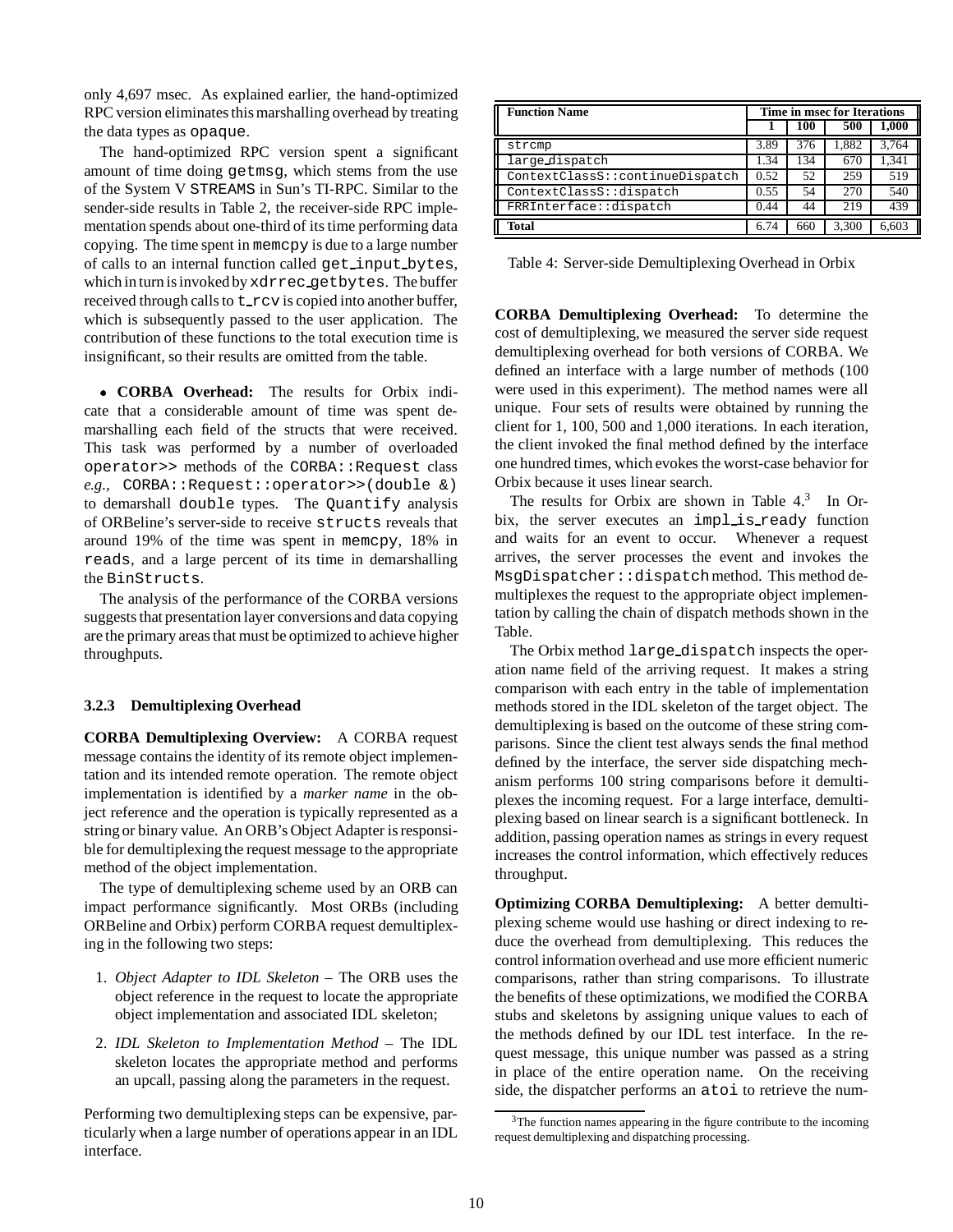| <b>Function Name</b>            |      |     | Time in msec for Iterations |       |
|---------------------------------|------|-----|-----------------------------|-------|
|                                 |      | 100 | 500                         | 1.000 |
| atoi                            | 0.04 |     | 22                          |       |
| large_dispatch                  | 0.52 | 52  | 260                         | 520   |
| ContextClassS::continueDispatch | 0.52 | 52  | 259                         | 519   |
| ContextClassS::dispatch         | 0.55 | 54  | 270                         | 540   |
| FRRInterface::dispatch          | 0.44 | 44  | 219                         | 439   |
| Total                           |      | 206 |                             |       |

Table 5: Optimized Server-side Demultiplexing in Orbix

| <b>Function Name</b>         |      |     | Time in msec for Iterations |       |
|------------------------------|------|-----|-----------------------------|-------|
|                              |      | 100 | 500                         | 1.000 |
| PMCSkelInfo::execute         | 0.08 | 6   | 32                          | 64    |
| PMCBOAClient::request        | 0.51 | 51  | 253                         | 507   |
| PMCBOAClient::processMessage | 0.48 | 47  | 235                         | 471   |
| PMCBOAClient::inputReady     | 0.43 | 42  | 209                         | 417   |
| dpDispatcher::notify         | 0.70 | 65  | 325                         | 651   |
| dpDispatcher::dispatch       | 0.43 | 40  | 201                         | 40    |
| Total                        | 2.63 | 251 | 1.255                       |       |

Table 6: Server-side Demultiplexing Overhead in ORBeline

ber in numeric form. A direct indexing scheme based on a switch statement then performs a numeric comparison, which significantly improves demultiplexing performance by roughly 70%. The improvements obtained by this approach are shown in Table 5.

The ORBeline IDL compiler generated code uses inline hashing for server side demultiplexing of incoming requests. Table 6 shows the time spent by various functions contributing to the demultiplexing process. The server executes an impl is ready and waits for requests to arrive. As soon as a request arrives, this method invokes the dispatch method of the dpDispatcher class. This results in a chain of function calls shown in the table. Finally, the PMCSkelInfo::execute method invokes the appropriate method in the skeleton, which invokes the actual method in the object implementation.

Likewise, ORBeline passes method names in the requests along with other control information. To reduce the control information overhead, we used a similar optimization as in the case of Orbix, where all method names were assigned unique numeric values and these were passed as strings in the outgoing request message. $4$ 

4The optimized version of ORBeline performed slightly better than the original and hence results for the demultiplexing overhead are omitted for the optimized case.

| Version                   | <b>Iterations</b> |       |        |        |  |
|---------------------------|-------------------|-------|--------|--------|--|
|                           |                   | 100   | 500    | 1,000  |  |
| Original Orbix            | 0.27              | 25.99 | 130.57 | 263.70 |  |
| Optimized Orbix           | 0.25              | 25.47 | 127.46 | 255.65 |  |
| Original ORBeline         | 0.22              | 21.10 | 105.94 | 212.89 |  |
| <b>Optimized ORBeline</b> | 0.20              | 20.81 | 104.32 | 210.07 |  |

Table 7: Client-side Latency (in Seconds) for Sending 100 Requests per Iteration

| Version         | <b>Iterations</b> |      |      |       |  |  |
|-----------------|-------------------|------|------|-------|--|--|
|                 |                   | 100  | 500  | 1.000 |  |  |
| Orbix           | 6.56              | 2.0  | 2.38 | 3.05  |  |  |
| <b>ORBeline</b> | 9.09              | 1.37 | 1.53 | 1.32  |  |  |

Table 8: Percentage Improvement in Client-Side Latency for Sending 100 Requests per Iteration

| Version         |       |      | <b>Iterations</b> |       |
|-----------------|-------|------|-------------------|-------|
|                 |       | 100  | 500               | 1.000 |
| Original Orbix  | 0.054 | 6.8  | 42.03             | 85.92 |
| Optimized Orbix | 0.049 | 4.86 | 36.94             | 76.94 |

Table 9: Client-side Latency (in Seconds) for Sending 100 Requests per Iteration using Oneway Methods

Table 7 shows the time the client required to invoke the final method defined by the interface for the Orbix IDL compiler-generated code, the optimized Orbix code, the OR-Beline IDL generated code and the optimized ORBeline code. Table 8 shows the percentage improvement in latency due to optimizations for both the versions of CORBA. The table entries for the two versions of Orbix indicate that as the number of method invocations increases, the original Orbix code performs poorly, compared with the optimized code. For instance, with 1,000 iterations the latency for the optimized Orbix code was 255.65 seconds compared to 263.7 seconds for the original Orbix code. Because ORBeline uses inline hashing for server side request demultiplexing, it outperforms Orbix roughly 18-20%. The optimizations used with ORBeline reduced the amount of control information sent over the network, but it did not change the demultiplexing strategy used by the receiver. As a result, there was marginal improvement in the optimized ORBeline receiver's performance.

We performed the same experiment with Orbix using oneway methods in the interface definition. Table 9 shows the time the client required to invoke the final method defined by the interface for the Orbix IDL compiler generated code and the optimized Orbix code. Table 10 shows the percentage improvement in client-side latency for the oneway case. These tables indicate that improvement in latency for the oneway case due to optimizations was roughly 10% compared to only 3% for the two-way case. Since optimizations in ORBeline showed only marginal improvements in latency in the two-way case, we did not perform the oneway experiment for ORBeline.

## **4 Related Work**

Existing research in gigabit networking has focused extensively on enhancements to TCP/IP. None of the systems described below are explicitly targeted for the requirements and constraints of communication middleware like CORBA. In particular, less attention has been paid to integrating the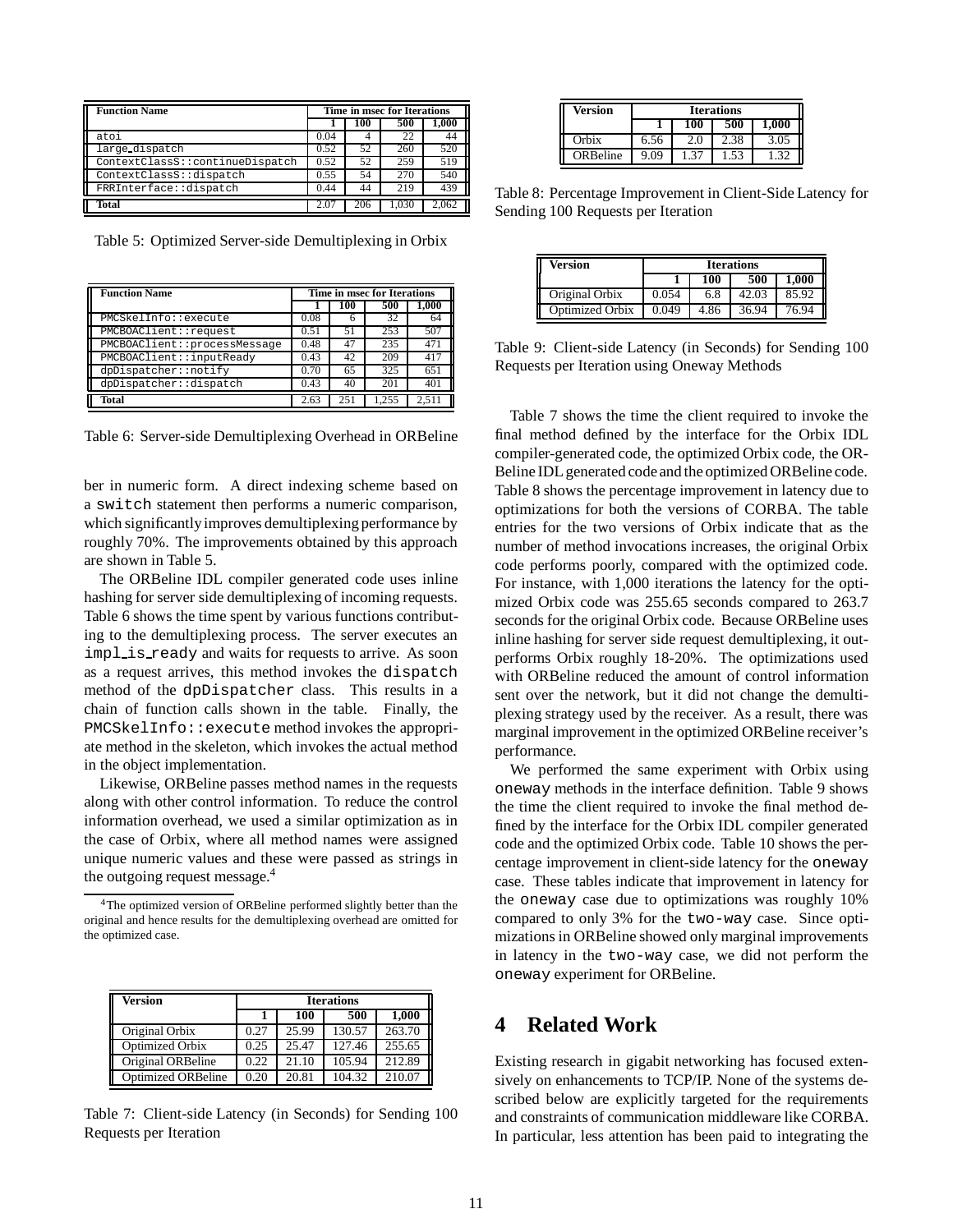| <b>/ersion</b> | Iterations |     |     |       |  |
|----------------|------------|-----|-----|-------|--|
|                |            | 100 | 500 | 1.000 |  |
| <b>Orbix</b>   |            |     |     | 10.45 |  |

Table 10: Percentage Improvement in Client-Side Latency for Sending 100 Requests per Iteration using Oneway Methods

following topics related to communication middleware:

### **4.1 Transport Protocol Performance over ATM Networks**

[7, 11, 6] present results on performance of TCP/IP (and UDP/IP [6]) on ATM networks by varying a number of parameters (such as TCP window size, socket queue size, and user data size). This work indicates that in addition to the host architecture and host network interface, parameters configurable in software (like TCP window size, socket queue size and user data size) significantly affect TCP throughput. [6] also shows that UDP performs better than TCP over ATM networks, which is attributed to redundant TCP processing overhead on highly-reliable ATM links.

A comparison of our current results for typed data with other work using untyped data in a similar CORBA/ATM testbed [23] reveal that the low-level C socket version and the C++ socket wrapper versions of TTCP are roughly equivalent for a given socket queue size. Likewise, the performance of Orbix for sequences of scalar data types is almost the same as that reported for untyped data sequences. However, the performance of transferring sequences of CORBA structs for 64 K and 8 K was much worse than those for the scalars. As discussed in Section 3.2.2, this overhead arises from the amount of time the CORBA implementations spend performing presentation layer conversions and data copying.

### **4.2 Presentation Layer and Data Copying**

The presentation layer is a major bottleneck in highperformance communication subsystems [5]. This layer transforms typed data objects from higher-level representations to lower-level representations (marshalling) and vice versa (demarshalling). In both RPC toolkits and CORBA, this transformation process is performed by client-side stubs and server-side skeletons that are generated by interface definition language (IDL) compilers. IDL compilers translate interfaces written in an IDL (such as Sun RPC XDR [24], DCE NDR, or CORBA CDR [13]) to other forms such as a network wire format. A significant amount of research has been devoted to developing efficient stub generators. We cite a few of these and classify them as below.

 **Annotating high level programming languages:** The Universal Stub Compiler (USC) [14] annotates the C programming language with layouts of various data types. The USC stub compiler supports the automatic generation of device and protocol header marshalling code. The USC tool generates optimized C code that automatically aligns data structures and performs network/host byte order conversions.

 **Generating code based on Control Flow Analysis of interface specification:** [10] describes a technique of exploitingapplication-specific knowledge contained in the type specifications of an application to generate optimized marshalling code. This work tries to achieve an optimal tradeoff between interpreted code (which is slow but compact in size) and compiled code (which is fast but larger in size). A frequency-based ranking of application data types is used to decide between interpreted and compiled code for each data type. Our implementations of the stub compiler will be designed to adapt according to the runtime access characteristics of various data types and methods. The runtime usage of a given data type or method can be used to dynamically link in either the compiled or the interpreted version. Dynamic linking has been shown to be useful for mid-stream adaptation of protocol implementations [20].

 **Using high level programming languages for distributed applications:** [15] describes a stub compiler for the C++ language. This stub compiler does not need an auxiliary interface definition language. Instead, it uses the operator overloading feature of  $C++$  to enable parameter marshalling. This approach enables distributed applications to be constructed in a straightforward manner. A drawback of using a programming language like C++ is that it allows programmers to use constructs (such as references or pointers) that do not have any meaning on the remote side. Instead, IDLs are more restrictive and disallow such constructs. CORBA IDL has the added advantage that it resembles C++ in many respects and a well-defined mapping from the IDL to C++ has been standardized.

### **4.3 ApplicationLevel Framing and Integrated Layer Processing on Communication Subsystems**

Conventional layered protocol stacks lack the flexibility and efficiency required to meet the quality of service requirements of diverse applications running over high speed networks. A remedy for this problem is to use *Application Level Framing* (ALF) [5, 4, 8] and *Integrated Layer Processing* (ILP) [5, 1, 20]. ALF ensures that lower layer protocols deal with data in units specified by the application. ILP provides the implementor with the option of performing all data manipulations in one or two integrated processing loops, rather than manipulating the data sequentially.

### **5 Concluding Remarks**

An important class of applications require high-performance communication. Performance-sensitive applications (such as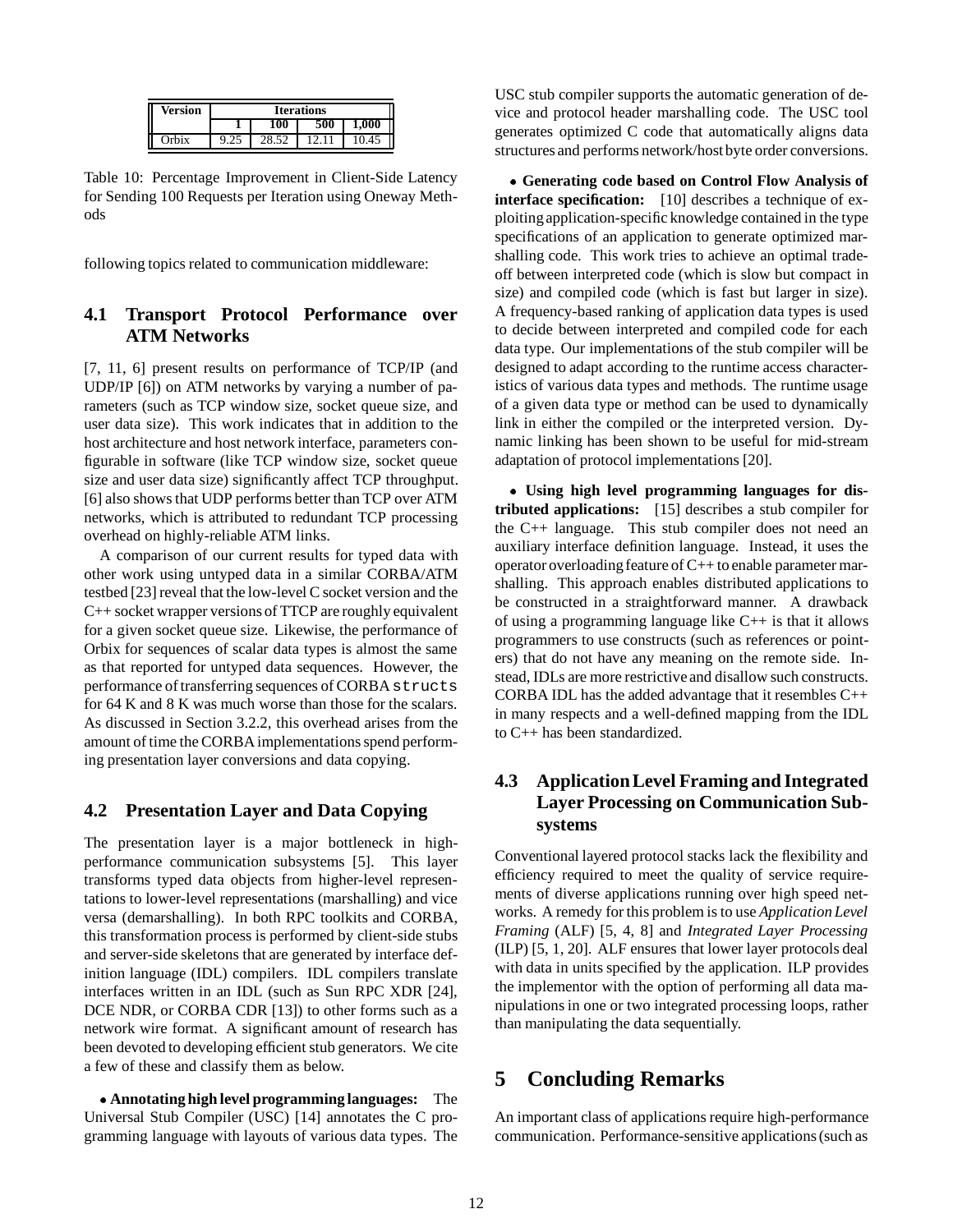medical imaging or teleconferencing) are not supported efficiently by contemporary CORBA implementations due to presentation layer conversions, data copying, demultiplexing, and memory management overhead. On low-speed networks this overhead is often masked. On high-speed networks, this overhead becomes a significant factor limiting communication performance and ultimately limiting adoption by developers.

In general, the CORBA implementations measured in this paper attain lower throughput than the C, C++ wrapper, and hand-optimized RPC versions of TTCP over ATM. On average, the CORBA performance averaged 75-80% the level of the C/C++ versions for remote transfers of scalars and averaged 33% for structs containing binary data. For the loopback tests, the ORBeline version performed as well as the C/C++ versions for scalar data types at higher sender buffer sizes (*e.g.,* for 128 K sender buffer, the ORBeline throughput for sending doubles was around 196 Mbps which is comparable to the throughput obtained for the C/C++ versions). The Orbix version did not perform as well as the ORBeline version for transferring scalars (*e.g.,* the Orbix version performed roughly 65-68% as well as the C/C++ versions). Both CORBA implementations performed poorly compared to the C/C++ versions when transferring structs containing binary fields. For this type of data Orbix and ORBeline performed roughly 16% as well as the C/C++ versions.

The CORBA implementations performed worst when sending complex typed data (structs) because of excessive copying and marshalling/demarshalling overhead and excessive writes resulting from small size write-buffers. The loopback tests provide a means for testing the performance of CORBA and low-level implementations at higher network speeds. From the loopback results, we conclude that with increasing network speeds, the performance of the CORBA implementations actually becomes worse compared with lowlevel communication middleware like sockets when marshalling of data is involved. The results in this paper indicate that efficient optimizations need to be applied to the CORBA client-side stubs and server-side skeletons to reduce the marshalling, data copying and request demultiplexing overhead.

We contend that advances in communication middleware like CORBA can be achieved only by simultaneously integrating techniques and tools that simplify application development, optimize application performance, and systematically measure application behavior in order to pinpoint and alleviate performance bottlenecks. Our work is motivated by an increasing demand for efficient and flexible communication software to support next-generation multimedia applications and to leverage emerging high-speed networking technology. We plan to enhance previously described ideas and propose newer schemes for efficient object-to-object communication.

The source code for the various tests performed in this paper is available through the ACE [22] software distribution at http://www.cs.wustl.edu/~schmidt.

# **Acknowledgments**

We would like to thank the anonymous reviewers and also Bill Janssen, Karl McCabe and Alan Ewald for their suggestions in improving the paper. We would also like to thank IONA and PostModern Computing for their help in supplying the CORBA implementations used for these tests. Both companies are currently working to eliminate the performance overhead described in this paper. We expect their forthcoming releases to perform much better over high-speed ATM networks.

## **References**

- [1] M. Abbott and L. Peterson. Increasing Network Throughput by Integrating Protocol Layers. *ACM Transactions on Networking*, 1(5), October 1993.
- [2] Kenneth Birman and Robbert van Renesse. RPC Considered Inadequate. In *Reliable Distributed Computing with the Isis Toolkit*, pages 68–78. IEEE Computer Society Press, Los Alamitos, 1994.
- [3] G.J Blaine, M.E. Boyd, and S.M. Crider. Project Spectrum: Scalable Bandwidth for the BJC Health System. *HIMSS, Health Care Communications*, pages 71–81, 1994.
- [4] Isabelle Chrisment. Impact of ALF on Communication Subsystems Design and Performance. In *First International Workshop on High Performance Protocol Architectures, HIP-PARCH '94*, Sophia Antipolis, France, December 1994. IN-RIA France.
- [5] David D. Clark and David L. Tennenhouse. Architectural Considerations for a New Generation of Protocols. In *Proceedings of the Symposium on Communications Architectures and Protocols (SIGCOMM)*, pages 200–208,Philadelphia,PA, September 1990. ACM.
- [6] Sudheer Dharnikota, Kurt Maly, and C. M. Overstreet. Performance Evaluation of TCP(UDP)/IP over ATM networks. Department of Computer Science, Technical Report CSTR 94 23, Old Dominion University, September 1994.
- [7] Minh DoVan, Louis Humphrey, Geri Cox, and Carl Ravin. Initial Experience with Asynchronous Transfer Mode for Use in a Medical Imaging Network. *Journal of Digital Imaging*, 8(1):43–48, February 1995.
- [8] Atanu Ghosh, Jon Crowcroft, Michael Fry, and Mark Handley. Integrated Layer Video Decoding and Application Layer Framed Secure Login: General Lessons from Two or Three Very Different Applications. In *First International Workshop on High Performance Protocol Architectures,HIPPARCH '94*, Sophia Antipolis, France, December 1994. INRIA France.
- [9] Aniruddha Gokhale, Tim Harrison, Douglas C. Schmidt, and Guru Parulkar. Operating System Support for High-Performance, Real-time CORBA. In *Proceedings of the* 5<sup>th</sup> *International Workshop on Object-Orientation in Operating Systems*, October 1996.
- [10] Phillip Hoschka and Christian Huitema. Automatic Generation of Optimized Code for Marshalling Routines. In *IFIP Conference of Upper Layer Protocols, Architectures and Applications ULPAA'94*, Barcelona, Spain, 1994. IFIP.